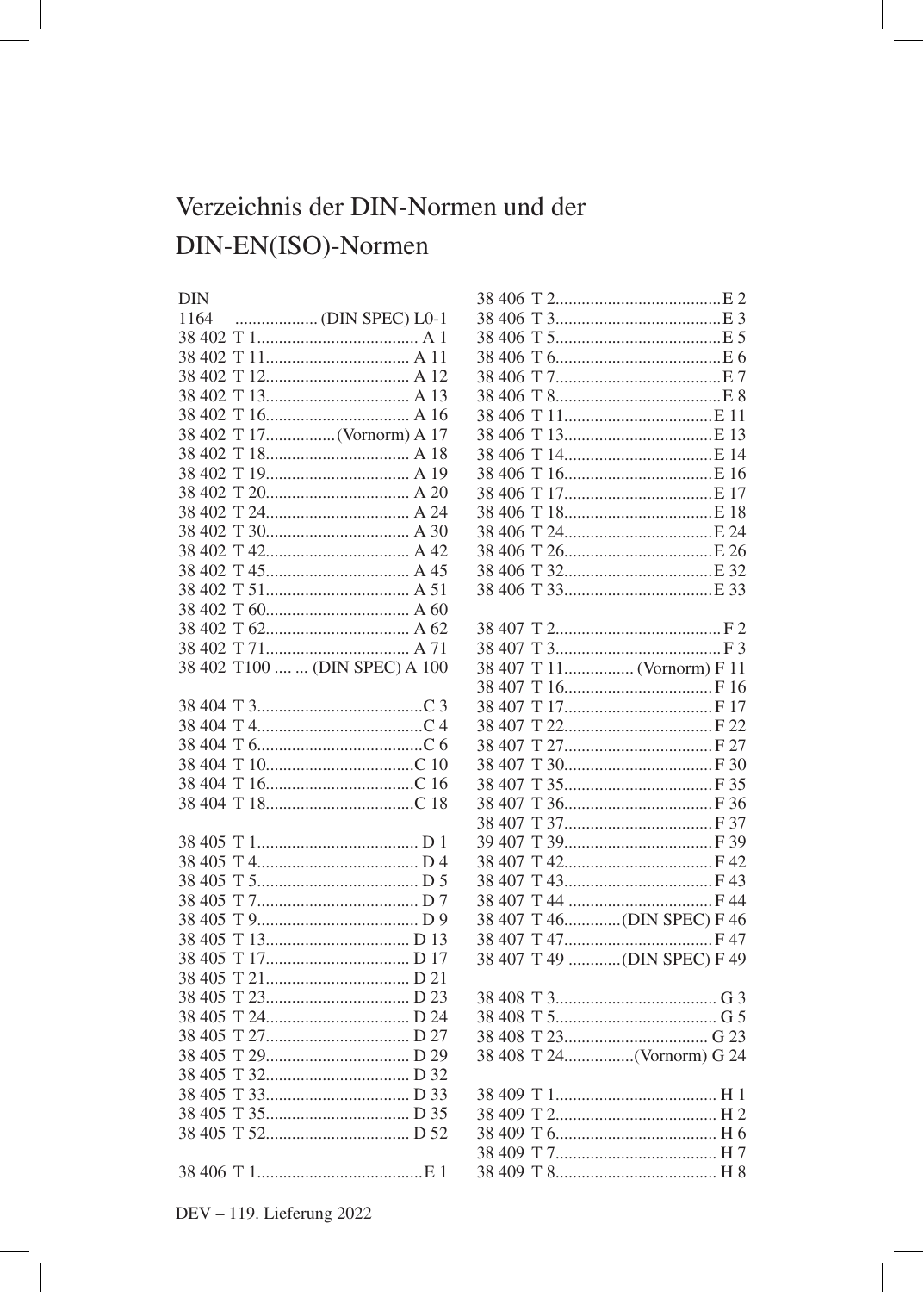## Verzeichnis der Normen

| 38 409<br>T                  |
|------------------------------|
| 38 409<br>T 15 H 15          |
| 38 409                       |
| 38 409                       |
| T 27 H 27<br>38 409          |
| 38 409                       |
| 38 409                       |
| 38 409                       |
| 38 409                       |
| T 60  H 60<br>38 409         |
|                              |
|                              |
|                              |
| 38 410 T 71  (DIN SPEC) M 71 |
| 38 411                       |
| T 10(Vornorm) K 10<br>38 411 |
|                              |
| 38 412                       |
| 38 412                       |
| T 14L 14<br>38 412           |
| T 26L 26<br>38 412           |
| T 27L 27<br>38 412           |
| 38 412                       |
| 38 412                       |
| T 37L 37<br>38 412           |
| T 48L 48<br>38 412           |
|                              |
|                              |
|                              |
|                              |
|                              |
|                              |
|                              |
|                              |
|                              |
|                              |
|                              |
| 38 414 T                     |
|                              |
| T<br>14                      |
| 38 414<br>38414<br>T         |
| 15<br>38414<br>T             |
| 17                           |
| 38 414<br>T                  |
| 38 414<br>T<br>19            |
| 38 414 T                     |
|                              |
| 1                            |

| $DIN-EN - (ISO)$ |
|------------------|
| 872              |
| 903              |
| 1 2 3 3          |
| 1484             |
| 1622             |
|                  |
|                  |
|                  |
|                  |
|                  |
| 5 667 T          |
| 5 667 T          |
| 5 667 T          |
| 5 667 T          |
| 5 667 T          |
|                  |
| 5 8 1 4          |
|                  |
| 5 9 6 1          |
| 6 2 2 2          |
| 6 3 4 1          |
| 6468             |
| 6878             |
| 21               |
| 7 027-1          |
|                  |
| 7 346 T          |
|                  |
|                  |
|                  |
|                  |
|                  |
| 7827             |
| 7887             |
|                  |
|                  |
| 7980             |
| 8 1 9 2          |
| 8 1 9 9          |
| 8 466 T          |
| 8 4 6 7          |
|                  |
|                  |
| 8692             |
| 9 308 T          |
|                  |
| 9 377 T<br>53    |
|                  |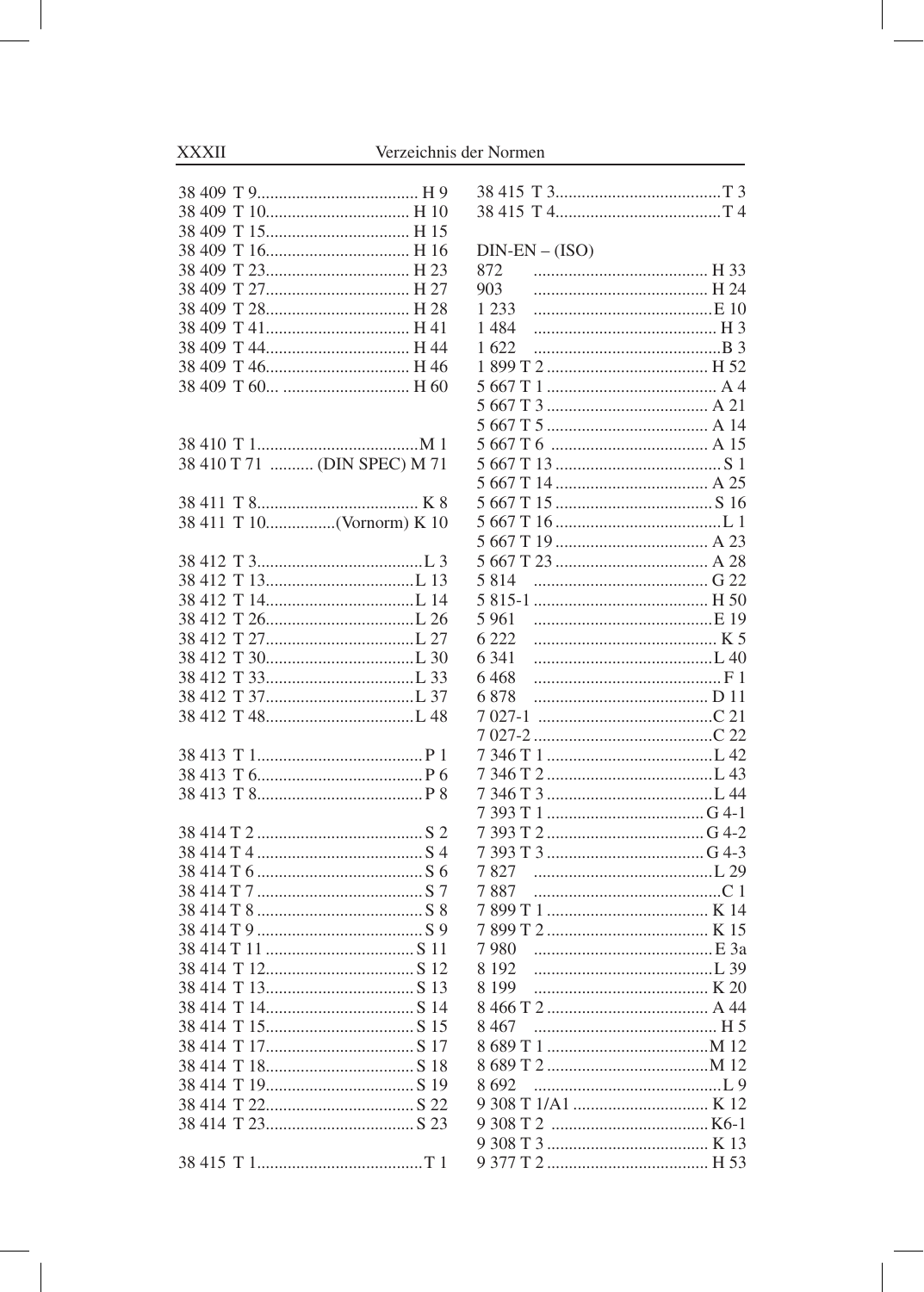Verzeichnis der Normen

ı

| 9 4 0 8 |                               |                                    |
|---------|-------------------------------|------------------------------------|
| 9439    |                               |                                    |
| 9 5 0 9 |                               |                                    |
| 9 5 6 2 |                               | 13 160                             |
| 9696    |                               |                                    |
| 9697    |                               | 13 162                             |
| 9698    |                               |                                    |
| 9887    |                               |                                    |
| 9888    |                               |                                    |
|         |                               |                                    |
|         |                               |                                    |
|         |                               |                                    |
|         |                               |                                    |
| 10 301  |                               |                                    |
|         |                               | 13 346                             |
|         |                               | 13 3 95                            |
|         |                               |                                    |
|         |                               |                                    |
|         |                               |                                    |
| 10 634  |                               |                                    |
| 10 695  |                               | 14 189                             |
| 10 704  |                               | 14 207<br>P9                       |
|         |                               | 14 402                             |
|         |                               |                                    |
|         |                               |                                    |
| 10 7 10 |                               |                                    |
| 10 7 12 |                               | 14 4 8 6                           |
| 10 870  |                               | 14 593                             |
| 10872   | 1.55                          | 14 614                             |
| 11 133  |                               |                                    |
| 11 206  |                               |                                    |
|         |                               |                                    |
|         | $11\,348\,T\,2\ldots$ $152\,$ |                                    |
|         |                               |                                    |
|         |                               |                                    |
| 11 352  |                               |                                    |
| 11 369  |                               |                                    |
| 11 704  |                               |                                    |
| 11731   |                               | 14 9 11                            |
| 11 732  | $E_{23}$                      |                                    |
| 11 733  |                               |                                    |
| 11 734  |                               |                                    |
|         |                               | 15 088                             |
|         |                               | 15 089                             |
| 11 969  |                               | 15 110                             |
| 12 010  |                               | 15 196                             |
| 12 0 20 |                               | 15 204                             |
| 12 260  |                               | 15 460                             |
| 12673   |                               | 15 4 62<br>$\ldots$ (ISO/TR) L 0-1 |
|         |                               | 15 5 8 6                           |
|         |                               |                                    |

 $\overline{\phantom{a}}$